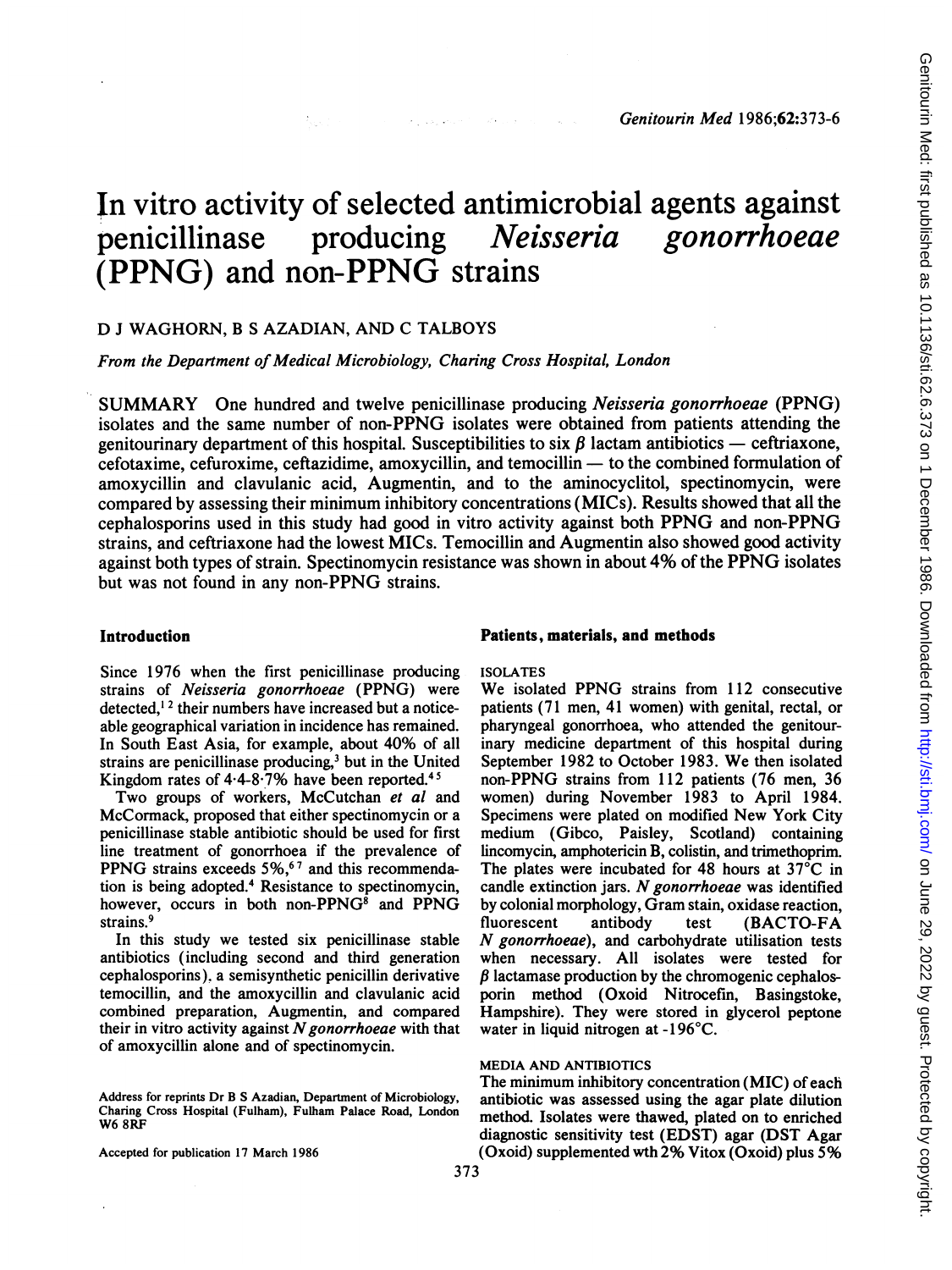TABLE Distribution of minimum inhibitory concentrations (MICs) of eight antibiotics against 112 penicillinase producing Neisseria gonorrhoeae<br>(PPNG) strains and 112 non-PPNG strains

|               |                         |               |       | No of isolates with MIC (mg/l) of: |       |                  |       |                 |               |      |             |                |    |                                |                      |                            |             |      |                                                                         |
|---------------|-------------------------|---------------|-------|------------------------------------|-------|------------------|-------|-----------------|---------------|------|-------------|----------------|----|--------------------------------|----------------------|----------------------------|-------------|------|-------------------------------------------------------------------------|
| Antibiotic    | Strain                  | 50°0010°002   |       | 0.004                              | 0.008 | 0.015            | 0.03  | 8-0             | 0:125         | 0.25 | δ,          |                |    | ∾                              | $\tilde{q}$          | $\boldsymbol{\mathcal{Z}}$ | 84          | >128 | Median MIC                                                              |
| Ceftriaxone   | PPNG<br>Non-PPNG        |               |       | ని                                 |       |                  |       |                 |               |      |             |                |    |                                |                      |                            |             |      |                                                                         |
| Cefotaxime    | PPNG<br>Non-PPNG        | $\frac{4}{3}$ |       | ₹                                  |       | ≘∞               |       |                 |               |      |             |                |    |                                |                      |                            |             |      | 222<br>2323 323 434<br>2323 323 436<br>2323 324<br>2323 325<br>2323 325 |
| Cefuroxime    | PPNG<br>Non-PPNG        |               | ៎     |                                    |       | 35 <sub>16</sub> | 23    | $\frac{16}{21}$ | 23            |      | ৽           |                |    |                                |                      |                            |             |      |                                                                         |
| Ceftazidime   | Non-PPNG<br><b>PPNG</b> |               | $23*$ | $\boldsymbol{S}$                   | 9 ల   | $\frac{8}{17}$   | ងន    | 16/12           | ∾ ≘           |      |             |                |    |                                |                      |                            |             |      |                                                                         |
| Spectinomycin | Non-PPNG<br><b>PPNG</b> |               |       |                                    |       |                  |       |                 |               |      |             | $\frac{4}{15}$ | ៑៓ | $3^{\circ}$<br>84              | $\mathbf{\tilde{c}}$ |                            |             |      |                                                                         |
| Temocillin    | PPNG<br>Non-PPNG        |               |       |                                    |       |                  | $39*$ | $\frac{2}{10}$  | $\frac{8}{2}$ | 23   | $\approx$ 7 |                |    |                                |                      |                            |             |      | $0.104$<br>$0.084$<br>$26.7$<br>$0.78$                                  |
| Amoxycillin   | Non-PPNG<br><b>PPNG</b> |               |       |                                    |       |                  | $38*$ | $\mathbf{a}$    | æ             | 33   |             |                |    | $\overline{a}$<br>$\mathbf{a}$ |                      | 24                         | $\tilde{=}$ | 29   |                                                                         |
| Augmentin     | Non-PPNG<br>PPNG        |               |       |                                    |       |                  |       | $-\frac{2}{9}$  | 23            | 52   | ఞ న         |                |    |                                |                      |                            |             |      | 0.233                                                                   |
|               |                         |               |       |                                    |       |                  |       |                 |               |      |             |                |    |                                |                      |                            |             |      |                                                                         |

\* MIC equal to or less than these concentrations.

374

 $\ddot{\phantom{0}}$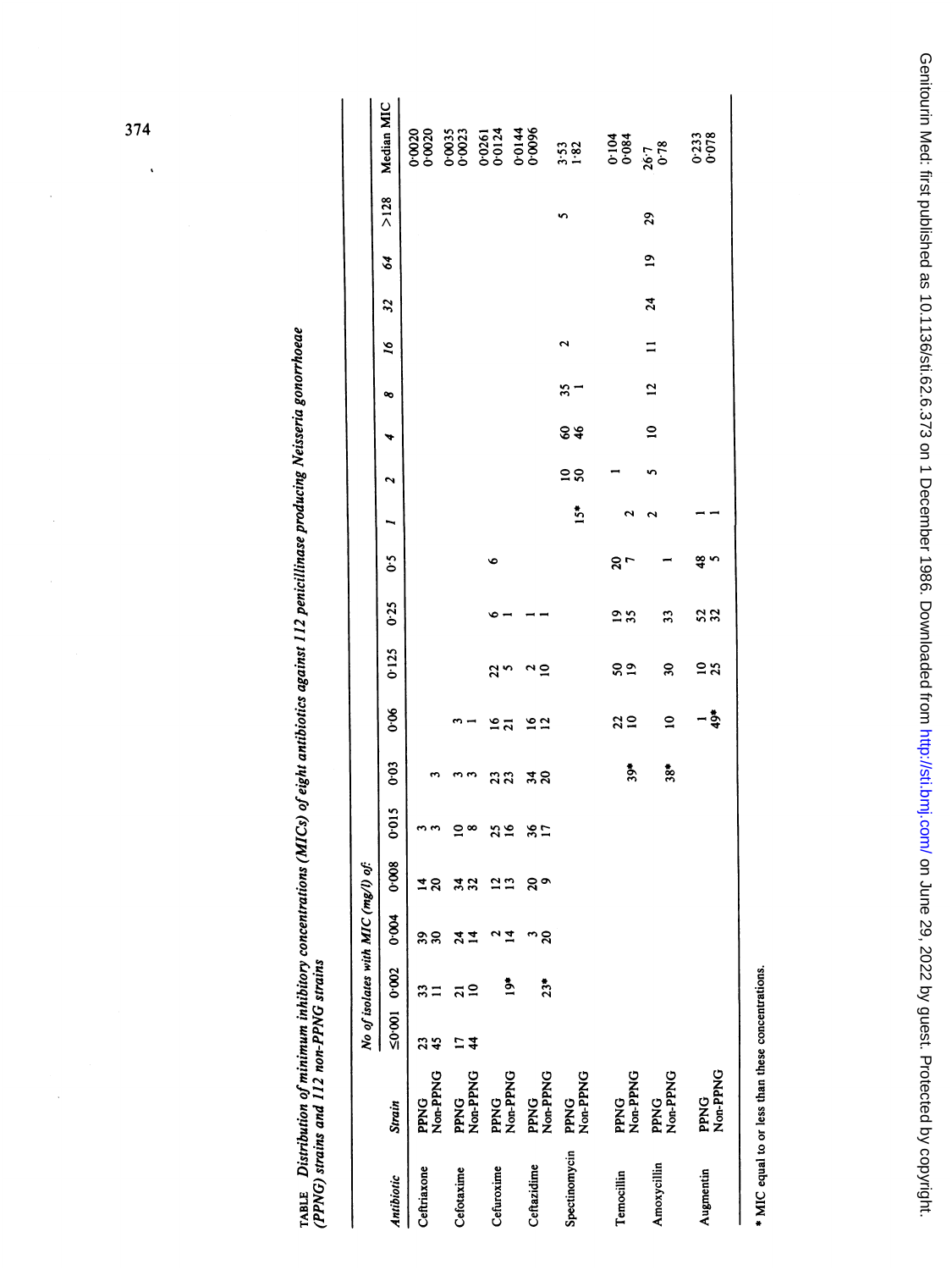lysed horse erythrocytes), and incubated for 24 hours at  $37^{\circ}$ C in candle extinction jars. Each isolate was then subcultured on to <sup>a</sup> second EDST agar plate and incubated for a further 24 hours under the same conditions. Twofold dilutions were made of each antibiotic in heated blood agar (DST agar with 5% horse erythrocytes). The range of dilutions used was:  $0.001$ -2 mg/l for both PPNG and non-PPNG isolates with<br>ceftriaxone (Hoffman-La Roche), cefotaxime ceftriaxone (Hoffman-La Roche), cefotaxime (Heochst-Roussel Pharmaceuticals), ceftazidime (Glaxo Laboratories) and cefuroxime (Glaxo Laboratories); 1-128 mg/l with spectinomycin Laboratories);  $1-128$ (Upjohn);  $0.015-4$  mg/l for PPNG and  $0.001-2$  mg/l for non-PPNG strains with temocillin (Beecham Research Laboratories); 0-25-128 mg/l for PPNG and 0-004-2 mg/l for non-PPNG isolates with amoxycillin (Beecham Research Laboratories); 0-015-4 mg/l for PPNG and 0-002-4 mg/l for non-PPNG strains with Augmentin (amoxycillin and clavulanic acid in a ratio of 2:1) (Beecham Research Laboratories).

# INOCULUM

Peptone water suspensions were made up to a turbidity equivalent of  $10^8\t{-}10^9$  colony forming units (cfu)/ml using McFarland barium sulphate standards (Difco, Michigan, USA). A multipoint inoculator (Denley Instruments, Billingshurst, Sussex) was used to transfer 105-106 cfu of each isolate on to the plates containing antibiotic. These were incubated ovemight at 37°C in candle extinction jars. The MIC was taken as the lowest concentration of antibiotic that inhibited growth. Staphylococcus aureus (NCTC 6571) and Escherichia coli (NCTC 10418) were used as control organisms.

# Results

The table shows the MICs of the eight antibiotics against both types of  $N$  gonorrhoeae strain. All four cephalosporins give low median MICs, ceftriaxone showing the lowest. Predictably, amoxycillin showed poor in vitro activity against PPNG isolates, but with the addition of clavulanic acid (in Augmentin) all 112 PPNG isolates had MICs of <sup>1</sup> mg/l or less. Temocillin, a semisynthetic penicillinase stable penicillin, also displayed good in vitro activity against both types of N gonorrhoeae strain. Spectinomycin resistance was found in five PPNG strains with MIC's of 128 mg/l or more, but was not present in any of the non-PPNG isolates.

# Discussion

We confirm that ceftriaxone and cefotaxime are highly active against both types of N gonorrhoeae strain.<sup>1011</sup> Of the four cephalosporins, cefuroxime gave the highest MIC values but even those lay within the sensi-

tive range. The results indicated that any one of these four cephalosporins can be considered for the treatment of N gonorrhoeae. Clinical trials already conducted with these antibiotics have proved to be very successful, particularly with ceftriaxone and cefotaxime where 100% cure rates have been obtained against both types of  $N$  gonorrhoeae strain.<sup>12-14</sup> Augmentin, an oral preparation, has also been used successfully to treat gonorrhoea.<sup>15 16</sup>

In our study spectinomycin resistance in 4% of the PPNG strains supported the recommendation that all PPNG isolates should be tested for resistance to spectinomycin.<sup>41718</sup> N gonorrhoeae resistant to spectinomycin was noted as long ago as 1973,<sup>19</sup> and the first reported case of resistance in <sup>a</sup> PPNG strain occurred in 1981.20

In 1977, soon after the first PPNG solate was identified, 15 strains were reported by laporatories in the United Kingdom. Between 1977 and 1982 the numbers more than doubled each year, to reach 1033 strains in 1982.21 <sup>22</sup> In 1983, however, the number of PPNG isolates was 1223, <sup>a</sup> rise of only 20% from the previous year, and it seemed that a plateau may have been reached. The figure for 1984 did indeed fall to 1152 (Public Health Laboratory Service Communicable Disease Surveillance Centre, unpublished observation). The reasons for this are not clear, but several factors may have contributed. There may have been a decline in reporting these PPNG strains, as has been highlighted by one author,<sup>23</sup> and the use of new penicillinase stable antibiotics may have led to less in vitro sensitivity testing of clinical isolates. Perhaps the most important factor, though, was the close liaison between the genitourinary clinics (with their contact tracing programmes) and the microbiology tracing programmes) and the microbiology laboratories that monitor the local PPNG incidence, which has contained the spread of these strains in the United Kingdom.

We thank Hoffman-La Roche, Hoechst-Roussel Pharmaceuticals, Glaxo Laboratories, and Beecham Research Laboratories for providing the material for the trial. We also thank Mrs <sup>J</sup> Garnet for typing the manuscript

#### References

- 1. Phillips I.  $\beta$ -Lactamase producing, penicillin resistant gonococcus. Lancet 1976;ii:656-7.
- 2. Ashford WA, Golash RG,Hemming VG. Penicillinase producing Neisseria gonorrhoeae. Lancet 1976;ii:657-8.
- 3. Brown S, Warnnissom T,Biddle J, Panikabutra K, TraisupaA. Antimicrobial resistance of Neisseria gonorrhoeae in Bangkok: is single-drug treatment passe? Lancet 1982;ii: 1366-8.
- 4. Easmon CSF, ForsterGE, WalkerGD, Ison CA, Harris JRW, Munday PE. Spectinomycin as initial treatment for gonorrhoea. Br Med J 1984;289:1032-4.